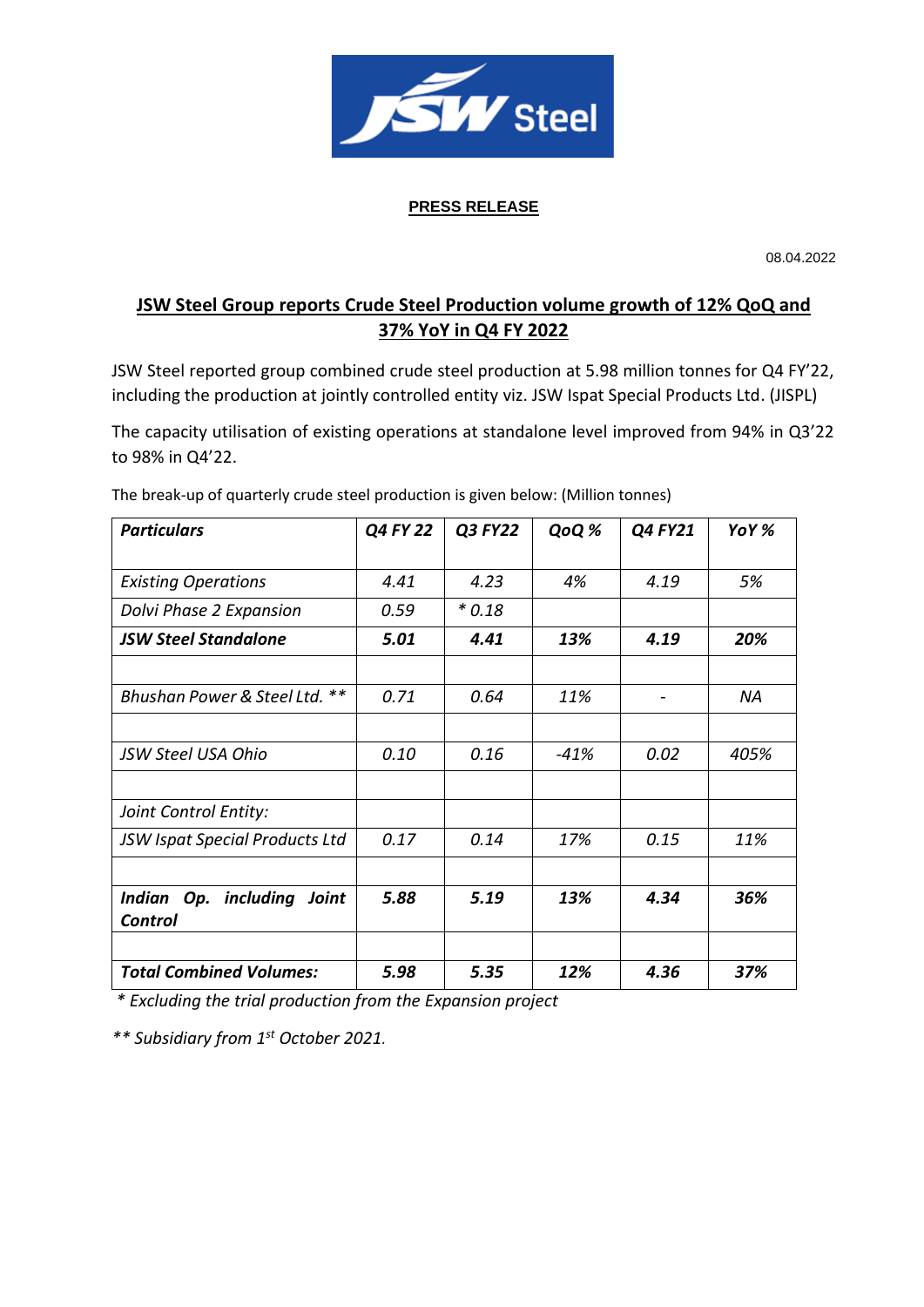

*The Company recorded crude steel production growth of 17% on standalone basis and 38% at steel group level in FY 2022. The break up is as under: -*

| <b>Particulars</b>                        | <b>FY 22</b> | <b>FY 21</b> | YoY% |
|-------------------------------------------|--------------|--------------|------|
| <b>Existing Operations</b>                | 16.84        | 15.08        | 12%  |
| Dolvi Phase 2 Expansion                   | $*0.78$      |              |      |
| <b>JSW Steel Standalone</b>               | 17.62        | 15.08        | 17%  |
| Bhushan Power & Steel Ltd. **             | 2.72         | ΝA           | ΝA   |
| <b>JSW Steel USA Ohio</b>                 | 0.55         | 0.08         | 629% |
| Joint Control Entity:                     |              |              |      |
| JSW Ispat Special Products Ltd            | 0.58         | 0.38         | 53%  |
| <b>Indian Op. including Joint Control</b> | 20.92        | 15.45        | 35%  |
| <b>Total Combined Volumes:</b>            | 21.47        | 15.53        | 38%  |

*\* Excluding the trial production from the Expansion project*

*\*\* Subsidiary from 1 st October 2021.*

## **About JSW Steel:**

JSW Steel is the flagship business of the diversified US\$ 13 billion JSW Group. As one of India's leading business houses, JSW Group also has other business interests in sectors such as energy, infrastructure, cement, paints, sports and venture capital. JSW Steel, certified as Great Places To Work in 2021, has emerged as an organization with strong cultural foundation and great potential to be among the Top 100 companies. Over the last three decades, it has grown from a single manufacturing unit to become India's leading integrated steel company with capacity of 28 MTPA in India & USA (including capacities under joint control). Its roadmap for the next phase of growth includes a target of achieving 37.5 MTPA steel capacity by FY25. The Company's manufacturing unit in Vijayanagar, Karnataka is the largest single location steel-producing facility in India with a capacity of 12 MTPA. JSW Steel has always been at the forefront of research and innovation. It has a strategic collaboration with global leader JFE Steel of Japan, enabling JSW to access new and state-of-the-art technologies to produce & offer high-value special steel products to its customers. These products are extensively used across industries and applications including construction, infrastructure, automobile, electrical applications, appliances etc. JSW Steel is widely recognized for its excellence in business and sustainability practises. Some of these recognitions